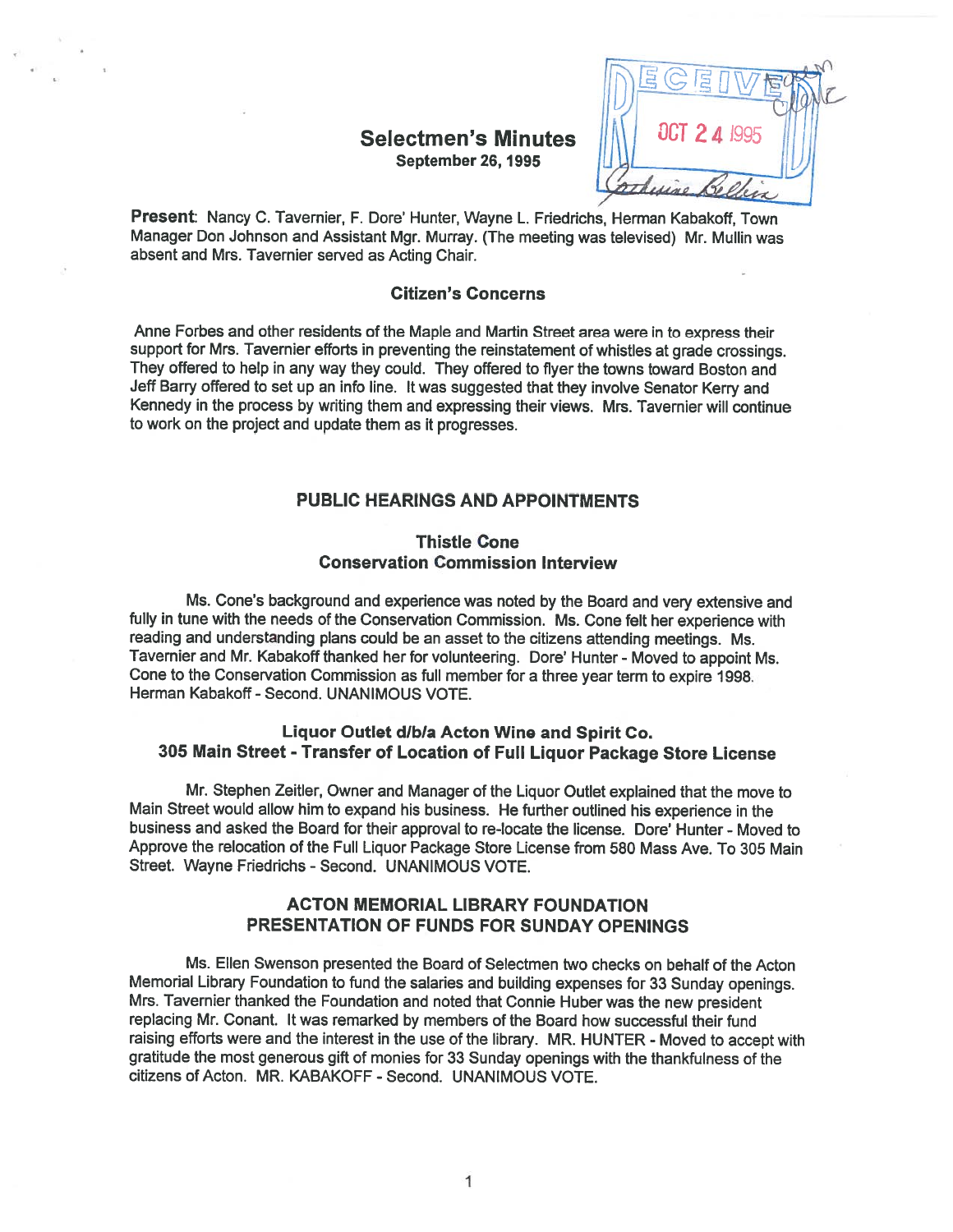## ALBY CORP. PACKAGE STORE LICENSE TRANSFER 37 MAIN STREET

Mr. Kadison representing Mr. Buscemi the proposed new owner and Manager of the wine and malt package store license at 37 Main Street outlined Mr. Buscemi's experience with the handling of liquor and business skills. Mr. Kadison asked that the Board approve the transfer from David Houde d/b/a Acton Country Cupboard to Alby Corp. He promised that it would be <sup>a</sup> first class operation. MR. HUNTER - Moved to approve the transfer of the Beer and Wine Package Store license from David P. Houde to Alby Corp. MR. FRIEDRICHS - Second. UNANIMOUS VOTE.

## ROLAND BARTL - TOWN PLANNER - DEPARTMENT OVERVIEW

Roland Bartl outlined the functions of the Planning Department. There are three major areas they provide regulatory, planning and information services to the community. They have been successful in obtaining grants. They have taken the lead in historic designation grants in Acton and Kelly's corner State Grants. They have applied and received <sup>a</sup> bike locker gran<sup>t</sup> funded under ISTEA.

They would like to move the East Acton Village plan forward. They have received <sup>a</sup> volunteer offer to do some work on the plan. He briefly gave his views on the Impact Fee issue, but could not give <sup>a</sup> clear recommendation at this time. They are also looking toward the North Acton Village District review and Master Plan review since it has been five years since completion. He noted that as Acton becomes built out we must pu<sup>t</sup> some attention towards the aging infrastructure and economic development planning to maintain the commercial base. We need to obtain more grants and Federal Transportation monies, and to continue with GIS Mapping.

Mr. Hunter said he was pleased with progress made with regard to sidewalks.

# Mr. Alpert Legal Bill Review Volunteer

Mr. Alpert explained that since his initial offer he had changed jobs. He is no longer working for DEC. He is now employed with <sup>a</sup> firm in Boston. He does not foresee any conflict. In his previous position, he reviewed outside vendor bills and made billing models. He would like to help the town, he suggested that many times after reviewing the format used <sup>a</sup> more informative and efficient format can be instituted. He wanted to review 6 months to a year's bills with an eye towards saving money, formatting and project controls. The Board agreed to accep<sup>t</sup> Mr. Alpert's offer. The Town Manager was asked to provide him with the bills and at when Mr. Alpert's review is complete he was asked to discuss his findings with the Town Manager. MR. HUNTER Moved to give Mr. Alpert the pas<sup>t</sup> year's legal bills to review with thanks for his offer. MR. KABAKOFF Second. UNANIMOUS VOTE

## CHIEF CRAIG FIRE DEPARTMENT OVERVIEW

Chief Craig give an overview of the Department. The department was established 102 years ago, it now has 42 paid and 3 on-call personnel and operates with 13 pieces of equipment. They are obtaining all training opportunities available to the Department as they arise. Mr.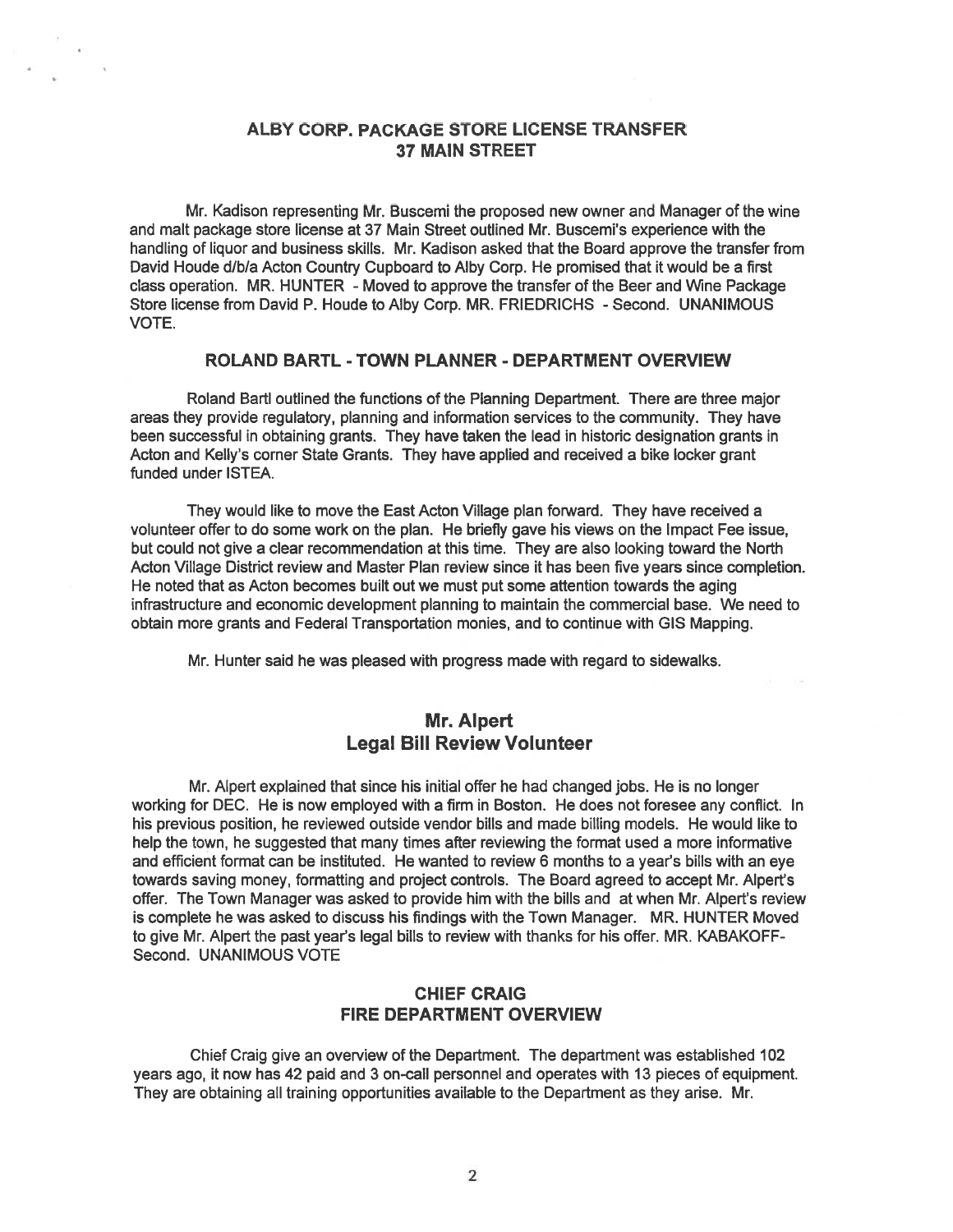Friedrichs asked about the age and <sup>p</sup>lans to replace engines. Chief Craig said they have <sup>p</sup>lans to replace one engine in Fy98 or 99 at <sup>a</sup> cost of \$200,000.

Mr. Hunter asked about the implementation of the additional eight men and how it had affected the operation. Unfortunately, with the budget cuts in 1990, that position is being used to dispatch. However, they are looking toward the joint dispatch especially in light of E911 and that would return that position to the department. Mr. Hunter noted that it would address the two people doing the same job at two different locations, and wanted to look at the savings, further expressed his desire to implement the joint dispatch program.

# SELECTMEN'S BUSINESS

## PLOWING OF PRIVATE WAYS

Mr. Reeves of 16 Windcliff Drive was presen<sup>t</sup> to discuss his letter requesting that the Board reinstate plowing of private ways. He stated that according to his research the Town has five miles of private ways and felt that the cost to do the plowing would be around \$6 -7,000 additional each year. He felt that this matter of plowing should be an annual vote of the citizens in the budget.

Mr. Hunter felt no reason not to return to the pre-1 990's practice of asking for the petitions and having Private ways meeting the criteria plowed by the Town.

Mr. Kabakoff wanted to have the costs updated before he could vote as the last set of figures were from 1989 and the Highway Department figures were higher even then. The Town Manager was asked to have the figures updated and using the same snow fall predictions and have Town Counsel revisit the public funds used for Private ways issue for an update. Mr. Friedrichs wanted to revisit the list of conditions with an eye towards through way or dead end turn arounds, and number of citizens on the private way. Town Manager noted that it needed to be updated to match zoning regulations in effect presently which have created many common drives that could/might qualify and add to the estimated number of miles to be maintained. The Town Manager was further asked to determine if the service could be reinstated in time for this winter and to ge<sup>t</sup> the cost estimate ready for possible town meeting action in April.

## GENERAL MEETING OF THE SEWER ACTION COMMITTEE

Mr. Hunter updated the Board on the upcoming Meeting for September 28th to discuss the progress on the move toward general sewering. To update on Mill Corner/South Acton District and the hopes to have <sup>a</sup> dialogue and opportunity to interact with the citizens. The Meeting is scheduled for 7:30 in room 204 of the Town Hall.

# MILL CORNER SEWAGE TREATMENT PLANT

Mr. Hunter updated the Board on the attempt to put together the Mill Corner gift. The documents are very troublesome to him. The conditions of the \$300,000 donation to assist the construction of the sewerage system has not ye<sup>t</sup> been paid. He discussed the most recent documents received by Mr. Sweeney's attorney this arose out of their concerns of <sup>a</sup> promise of the development costs of owners of the leach field and pu<sup>t</sup> conditions on the gift that are clearly out of the realm of what Mr. Hunter would ask them to sign off on. It releases the builder from any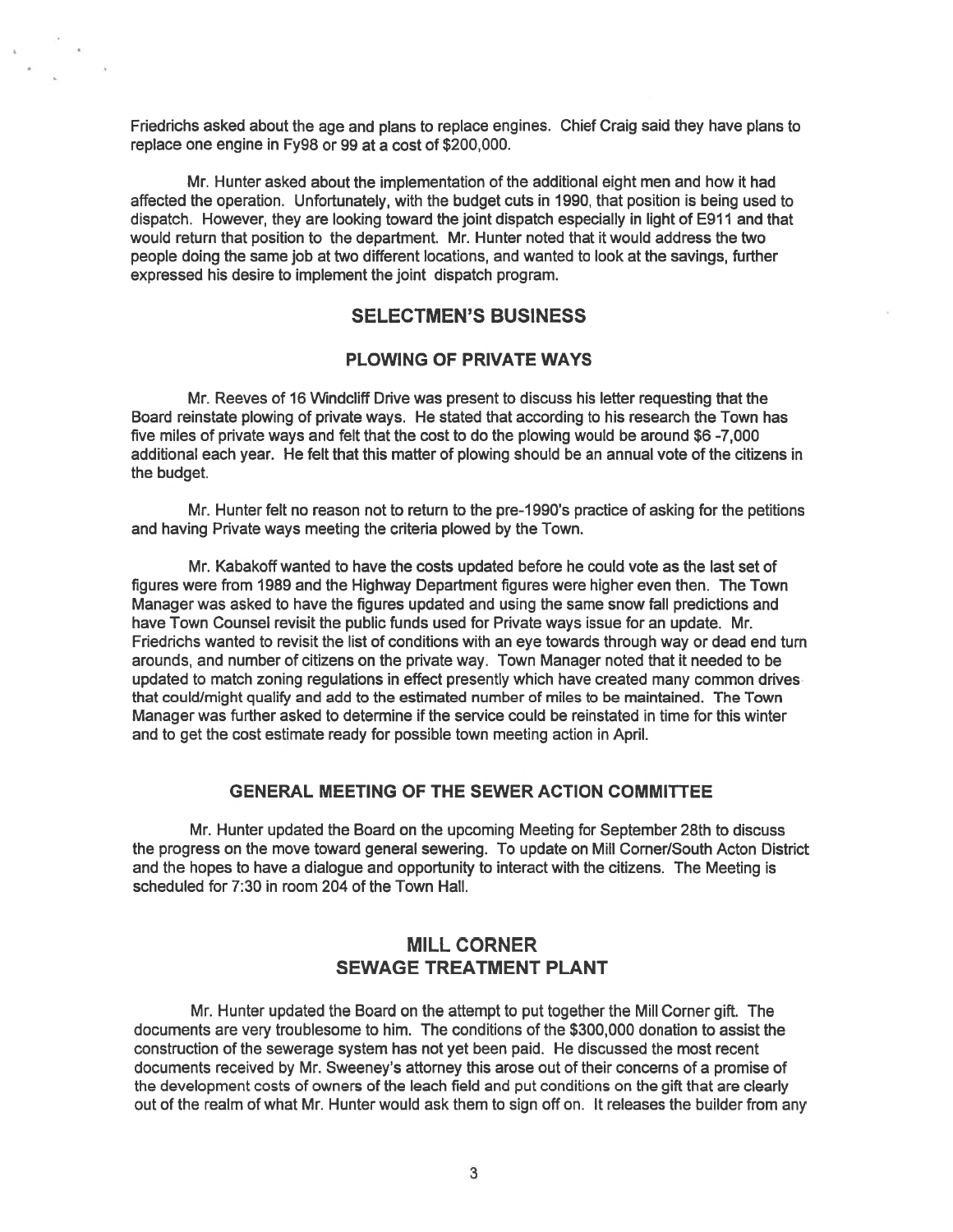warranty defects, and demands the Town accep<sup>t</sup> Nylander Way as <sup>a</sup> Public Way. Further it asks that we negotiate with Mr. Berger on issues with drainage and parking which Mr. Sweeney has assured us he has not entered into or signed. Now we ge<sup>t</sup> <sup>a</sup> demand to enter into negotiations to release Mr. Sweeney from <sup>a</sup> Berger Agreement which states Mr. Berger could use lot 2A for parking and sewerage disposal. The documents say no gift if we don't release him from his agreemen<sup>t</sup> with Berger. Mr. Berger owns the Exchange Hall and we are trying to revitalize the S.Acton center. However, Mr. Berger has requested 9,000 gallons per day of the anticipated flow for an anticipated 300 seat restaurant at the Exchange Hall, this would essentially take 80% of the allotment and make it the Exchange Hall Sewer project. Mr. Hunter felt all parties needed to ge<sup>t</sup> together to go forward to address the issues.

Mr. Friedrichs expressed frustration that this gift was turning out to be expensive for the Town and that Mr. Sweeney was protecting his \$300,00. Mr. Berger is looking out for Exchange Hall and Mr. Friedrichs thinks we should do whatever we can to address the public good.

Mr. Kabakoff thought this was <sup>a</sup> matter of breach of contract and there were other remedies to resolve it, he felt that Sweeney was holding the town hostage, and that the Board could not let this happen.

Mrs. Tavernier said the only option for the core of the South Acton village would be the \$300,000 gift. She felt that if we were not able to obtain the gift money we could go to Town Meeting to replenish the funds but felt we probably would not be successful. At that point the additional costs to the S. Acton residents will make the project out of the reach of many of them, thus making the Mill Cornet project dead.

Mr. Hunter also reminded everyone that the \$300,000 gift was made in lieu of four affordable units which gave Mt. Sweeney the benefit of increased density; The loss of those units and was <sup>a</sup> loss to the Town in return for the common good of <sup>a</sup> public sewerage solution. He felt we had an obligation to resolve the issue.

#### CABLE TV -TOWN REPRESENTATIVE DESIGNATION

MR. HUNTER - Moved to designate Sharon Ingraham Acton's representative to appear and speak for the Town of Acton. MR. KABAKOFF - Second. UNANIMOUS VOTE.

## FEE WAIVER POLICY

Mr. Hunter presented his draft of <sup>a</sup> Fee Waiver Policy for Board discussion. He expressed the difficulty he had in preparing it and asked for suggestions and comments. Mr. Kabakoff observations were that Section B appeared to have <sup>a</sup> high degree of subjectivity and it was bothersome to him that it is couched by the word substantial and wasn't sure how future Boards would interpret substantial.

Mr. Hunter explained that he too realized the subjectivity of it and was frustrated with trying to determine the correct wording.

Mr. Friedrichs thought that the Section under Statement of Policy item B number 3 and 4 should have the reference to substantial stricken.

Mrs. Tavernier was uncomfortable with number 1, the religious category and Number 4 B, Item 1 reference to ABSAF which includes the Town of Boxboro.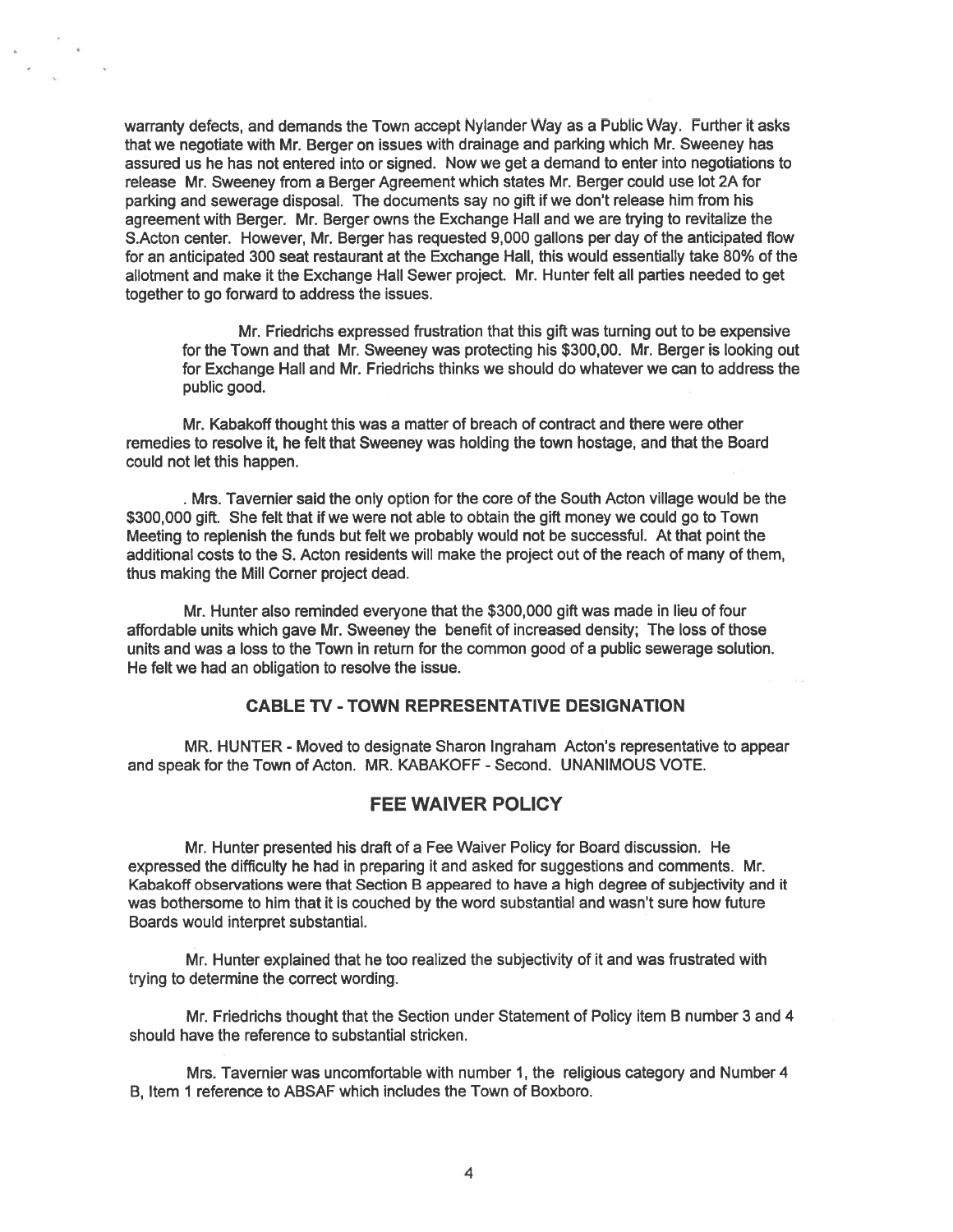Mr. Kabakoff said that we should allow no fee waivers all together and suggested that as <sup>a</sup> solution to the policy problem.

Mr. Friedrichs felt we are still <sup>a</sup> small town and we should not discourage events of community nature. He felt <sup>a</sup> sliding scale might be the answer to the issue and felt it would promote <sup>a</sup> lot of good will.

After much discussion the Board agreed to table any action on the draft Fee Waiver Policy.

Mr. KABAKOFF -Moved to address the Fee Waiver Issue by considering the revision of the Fee Structure, to ask the Town Manager to come up with an appropriate fee schedule. MR. HUNTER - Second. UNANIMOUS VOTE.

# CONSENT AGENDA

Mr. Hunter noted that while he did not participate in the Exxon Site Plan, he was presen<sup>t</sup> at the hearing and would be voting tonight under the Rule of Necessity. He does do work for Exxon but was not involved with this area of Exxon, and therefore had no conflict.

HERMAN KABAKOFF -Moved to accep<sup>t</sup> the Consent Calendar as printed with the addition of Parlmley Drive Bond. WAYNE FRIEDRICHS - Second. UNANIMOUS VOTE.

## TOWN MANAGER'S REPORT

STREET CLOSING REQUEST - Don Johnson polled the Board on the recent reques<sup>t</sup> received by telephone from Concord regarding the Board attending <sup>a</sup> hearing in Concord about closing <sup>a</sup> through street. The Board was concerned about the closing of the street and suggested the Concord Board come before us if they wanted to close <sup>a</sup> street beginning in Acton. They asked the Town Manager to obtain more specific information and Herman and Dore' thought they could attend on behalf of the Board.

21E BOND FUNDS - MR. HUNTER - Moved the Board authorize the draft letters be sent to Durand and Resot. MR. FRIEDRICHS - Second. UNANIMOUS VOTE

SAWYER DOGS -The Town Manager discussed the recent complaint in the Board's Extra Information ftom Mr. Schmacher about Mr. Sawyers' dogs being loose. Mrs. Connely has also submitted <sup>a</sup> letter regarding the dogs being loose. The Board asked the Town Manager to find out the status of the court order. The Board discussed the Dogs being loose and it was felt that the Board should ask that the dogs be removed from town. The Board asked the Town Manager to review the issues for discussion at the October 10th Meeting, if the problem cannot be resolved before the next meeting, the Sawyer's will be asked to appear and show cause why the dogs should not be ordered removed.

BANNER WORKSHOP - Mr. Kabakoff asked the Board's opinion about his possible attendance at an upcoming MMA Workshop. Mrs. Tavernier said that it is always <sup>a</sup> good chance to network and he might find it helpful.

SPECIAL TOWN MEETING STATUS -The Board discussed the status of the Meeting. Mr. Hunter felt the sewer at Mill Corner would drive the schedule. Staff was asked to check with the Moderator and school about the first week in December.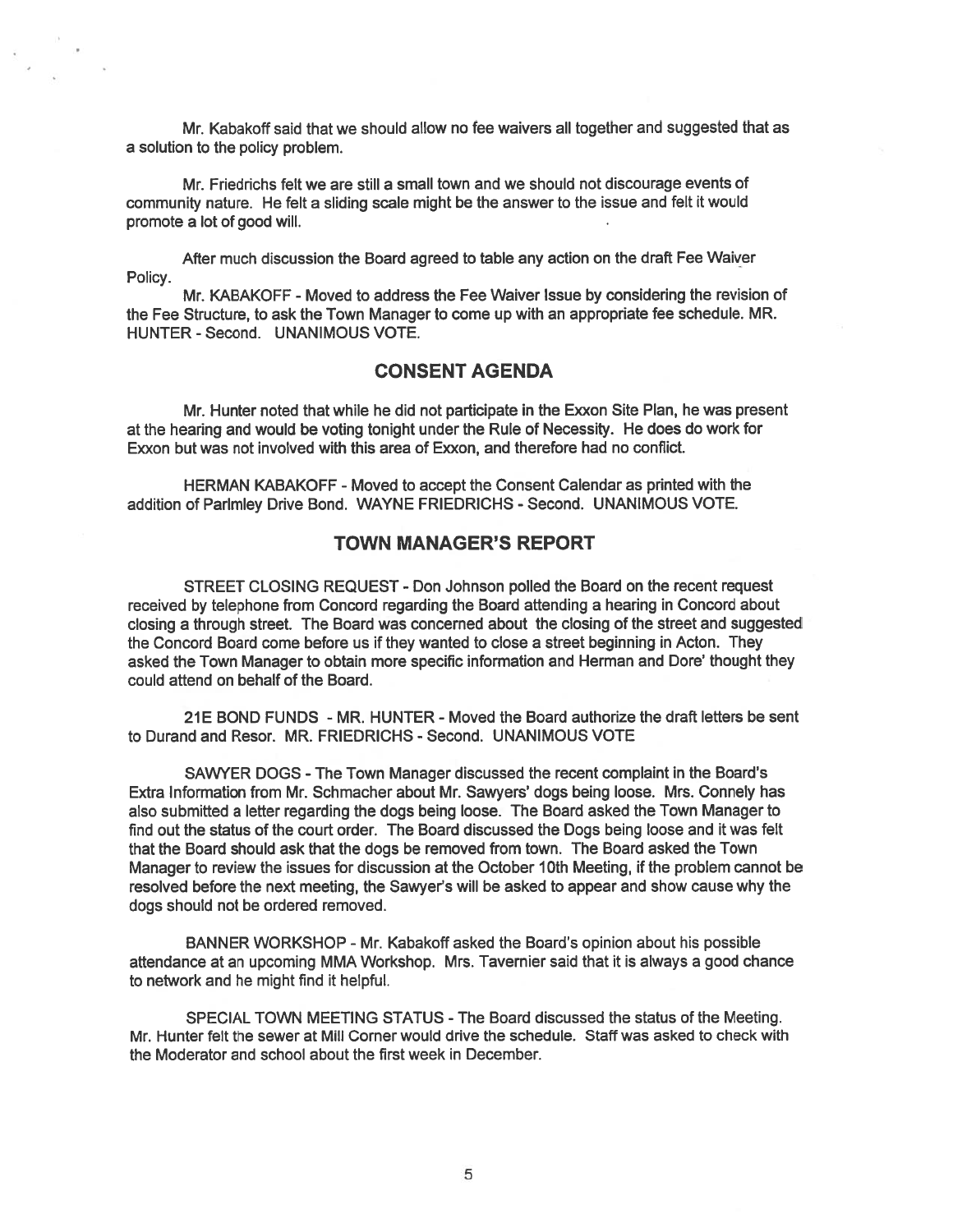DEP MEETING OCTOBER 11 -The Board discussed the Meeting scheduled to discuss potential gran<sup>t</sup> for <sup>a</sup> Septage Management Program. Mr. Hunter said he would attend and asked staff to remind him of the time and date.

MR. HUNTER - Moved to go into Executive Session for the purpose of discussing Contact Negotiations. - Mr. FRIEDRICHS - Second. UNANIMOUS VOTE. Roll Call taken -All Ayes. -

It was noted that the Board would adjourn at the completion of the Executive Session.

Meeting Adjourned.

CYerk Date:

Secretary

Sept.26.doc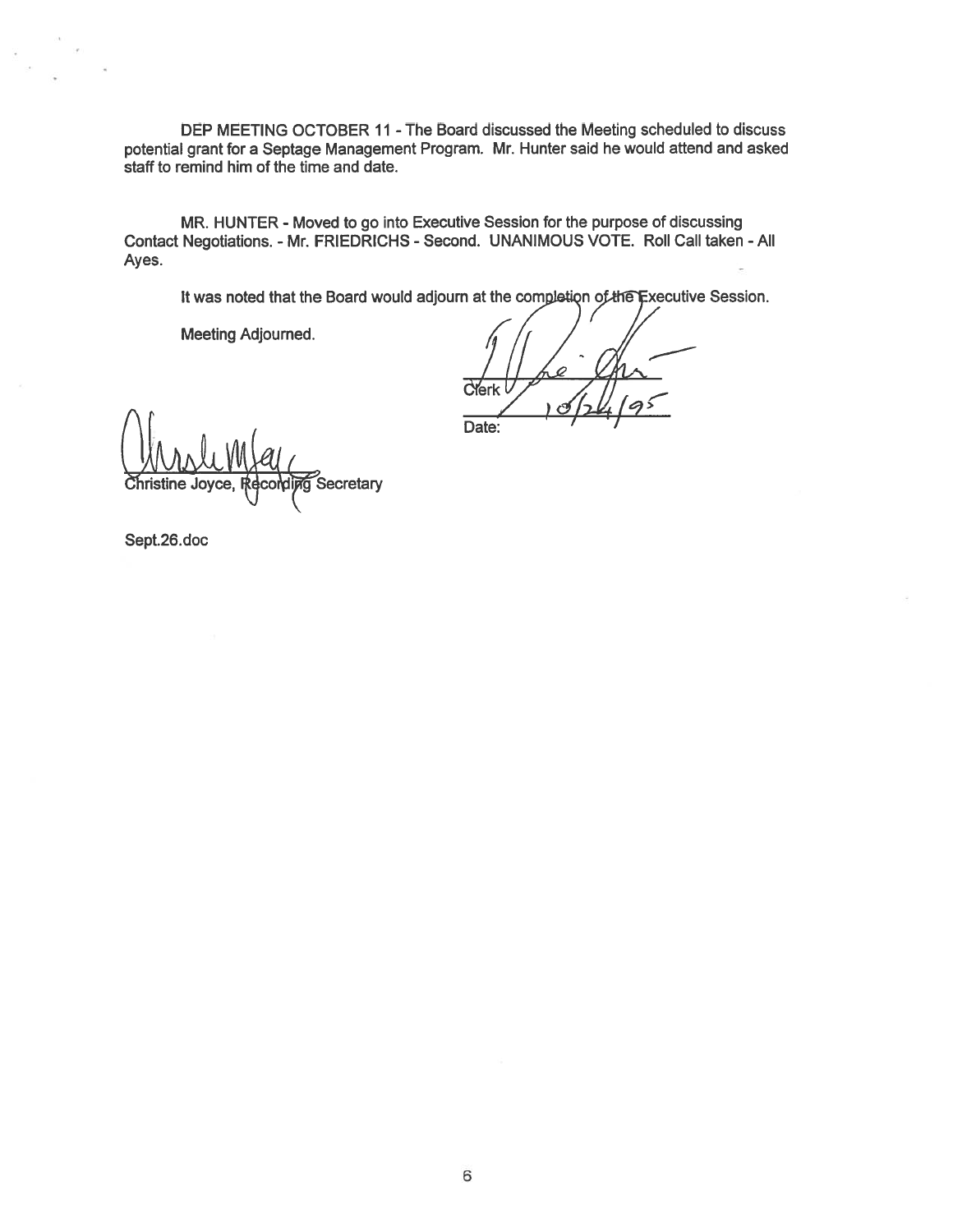September 22, 1995

TO: Board of Selectmen

FROM: William C. Mullin, Chairman

SUBJECT: Selectmen's Report

# AGENDA Room 204 September 26, 1995

## I. CITIZEN'S CONCERNS

- II. PUBLIC HEARINGS & APPOINTMENTS
- 1. 7:31 THISTLE CONE CONSERVATION COMMISSION INTERVIEW Enclosed Please find Ms. Cone's Citizen Resource Sheet and VCC recommendation to appoint Ms. Cone as <sup>a</sup> Full Member with <sup>a</sup> term to expire 1998 for Board action.
- 2. 7:35 LIQUOR OUTLET INC. DIBIA ACTON WINE AND SPIRIT CO. Enclosed please find <sup>a</sup> reques<sup>t</sup> and the required materials along with staff comment and recommendations in response to Liquor Outlet's reques<sup>t</sup> to Change location of the Package Store Full Liquor License presently located at 580 Mass Ave. to 305 Main Street for Board review and action.
- 3. 7:45 ACTON MEMORIAL LIBRARY FOUNDATION -Representatives of the Foundation will be in to make <sup>a</sup> presentation of the monies to be used for Sunday openings.
- 4. 7:50 ALBY CORPORATION -37 MAIN STREET TRANSFER OF LIQUOR LICENSE - Enclosed please find materials and staff comment with regard to <sup>a</sup> reques<sup>t</sup> to transfer the Beer and Wine Package Store License currently held by David P. Houde d/b/a Acton Country Cupboard to Mr. Anthony Buscemi, President and proposed Manager of Alby Corp. for Board review and action.
- 5. 8:00 ROLAND BARTL, Town Planner Roland will be in to brief the Board on the functions and activities of the Planning Department.
- 6. 8:15 MR. ALPERT Mr. Alpert will be in to discuss his offer of reviewing legal bills with the Board. (Town Manager awaiting confirmation of this appointment)
- 7. 8:30 CHIEF CRAIG -Chief Craig will be in to brief the Board on the functions and activities of the Fire Department